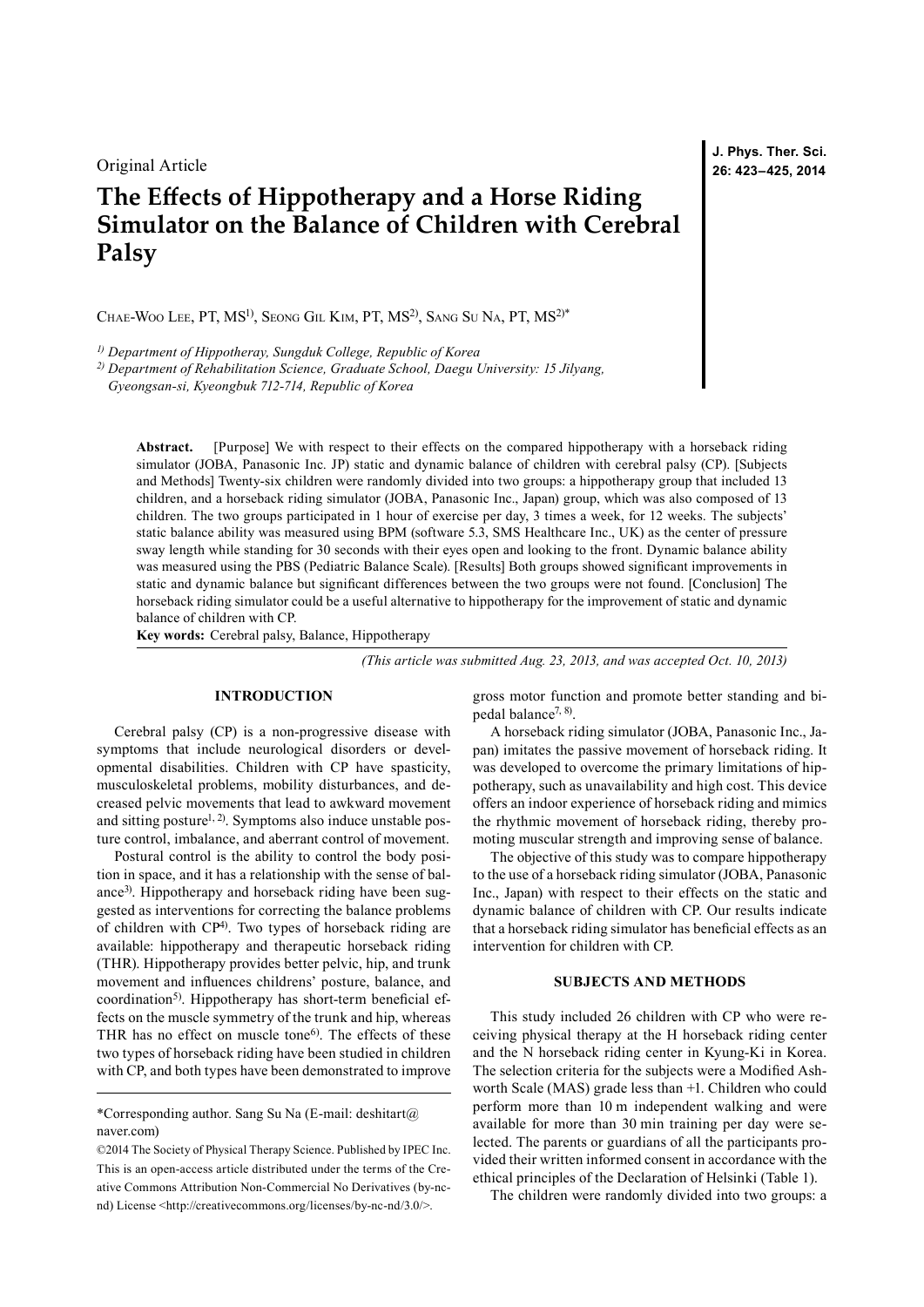hippotherapy group that included 13 children, and a horseback riding simulator (JOBA, Panasonic Inc., Japan) group, which also had 13 children. The two groups participated in 1 hour of exercise per day, 3 times a week, for 12 weeks. The hippotherapy group carried out anterior-sitting, posterior-sitting, and side-sitting exercises for 10 min each while horseback riding at a walking pace (6 km/h). The course leader held the reins of the horse and two side-walkers held the child's legs to assist the child in sitting in the saddle in order to prevent the child from falling and to help the child to exercise during the horseback riding walk. The horseback riding simulator group exercised with the same protective equipment and were assisted by the same leader and side-walkers.

Both groups received 20 min of conventional physical therapy before hippotherapy and performed stretching on the horse or horseback riding simulator for 5 min before and after the exercise. Three physical therapists, who had more than 3 years of experience in pediatric physical therapy and had received education in the experimental method, participated in this study.

The subjects' static balance ability was measured using BPM (software 5.3, SMS Healthcare Inc., UK) as the center of pressure sway length while standing for 30 seconds with the eyes open and looking to the front. Dynamic balance ability was measured using the PBS (Pediatric Balance Scale).

All data are presented as mean  $\pm$  standard deviation. SPSS for Windows (version 18.0) was used for the statistical analysis. Statistically significant differences between the measurements obtained before and after the intervention in each group were determined using the independent t-test. Statistical significance was chosen as  $\alpha = 0.05$ .

## **RESULTS**

We evaluated the static and dynamic balance of 26 children with CP. The children were divided into two groups and evaluated pre- and post-test using BPM (software 5.3, SMS Healthcare Inc., UK) and the PBS (Pediatric Balance Scale) (Table 2).

The hippotherapy and horseback riding simulator groups showed significantly decreased sway lengths in the static balance test. Comparison of the pre- and post-test sway lengths showed that the hippotherapy group and the horseback riding simulator group showed significant decreases in sway length of 85 mm and 80 mm, respectively ( $p$ <0.05). Both groups showed improved static balance, but no significant difference was found between the two groups.

Dynamic balance was also evaluated pre- and post-test using the PBS (Pediatric Balance Scale). The hippotherapy group showed an increase in score of about 4 points, while the horseback riding simulator group showed an increase of 3 points. Both groups showed significant improvements in dynamic balance, but no significant difference was found between the two groups ( $p<0.05$ ).

#### **DISCUSSION**

Balance control is very important for children with CP, and maintaining balance requires three distinct sensory system inputs: visual, somatosensory, and vestibular<sup>[9](#page-2-6))</sup>. Generally, the dynamic sense of balance depends primarily on vestibular input on unstable surfaces; however, static balance primarily depends on somatosensory input. Many studies have investigated balance and clinical tools for children with CP. A systematic review identified 22 tools that can assess balance<sup>10)</sup>.

Hippotherapy and THR are types of exercises that affect balance, coordination, and posture, contributing to the development of sensory and perceptual motor skills<sup>6, 11</sup>. A horse's rhythmic movement, velocity, and variations can facilitate righting and equilibrium actions. During hippotherapy and THR, these facilitations improve muscular cocontraction and postural balance resulting in improvements in the gross motor function of children with C[P12–15\)](#page-2-8) .

Many studies of hippotherapy and THR in children with CP have demonstrated they have positive effects on postural control and balance. The horseback riding simulator has also been reported to be beneficial for children with CP, improving their postural control and global function, and providing enjoyment<sup>16)</sup>. Haehl et al. found no significant improvement of in hippotherapy and THR but indicated that hippotherapy had positive effects on the postural control and balance of children with C[P17](#page-2-10)) . Other studies confirmed that hippotherapy and THR are suitable interventions for children with CP.

The horseback riding simulator used in the present study

**Table 1.** General characteristics of subjects

|              | Hippotherapy     | <b>HRS</b>       |
|--------------|------------------|------------------|
| Gender (M/F) | 8/5              | 9/4              |
| Age (year)   | $10.8 \pm 1.6$   | $10.0 \pm 2.2$   |
| Height (cm)  | $125.8 \pm 12.6$ | $122.6 \pm 14.3$ |
| Weight (kg)  | $25.2 \pm 6.4$   | $25.5 \pm 5.7$   |
|              |                  |                  |

Mean±SD, HRS: horseback riding simulator

**Table 2.** Comparison of measurement values at pre-test and post-test

| Variable         | Group        | Pre              | Post               |
|------------------|--------------|------------------|--------------------|
| PBS (score)      | Hippotherapy | $35.6 \pm 3.8$   | 41.2 $\pm$ 4.7*    |
|                  | <b>HRS</b>   | $35.8 \pm 4.7$   | $38.5 \pm 5.3*$    |
| Sway Length (mm) | Hippotherapy | $220.1 \pm 27.6$ | $135.0 \pm 14.3*$  |
|                  | <b>HRS</b>   | $219.9 \pm 31.7$ | $142.8 \pm 18.8^*$ |

\*p<0.05 Mean±SD, PBS: Pediatric Balance Scale, HRS: horseback riding simulator